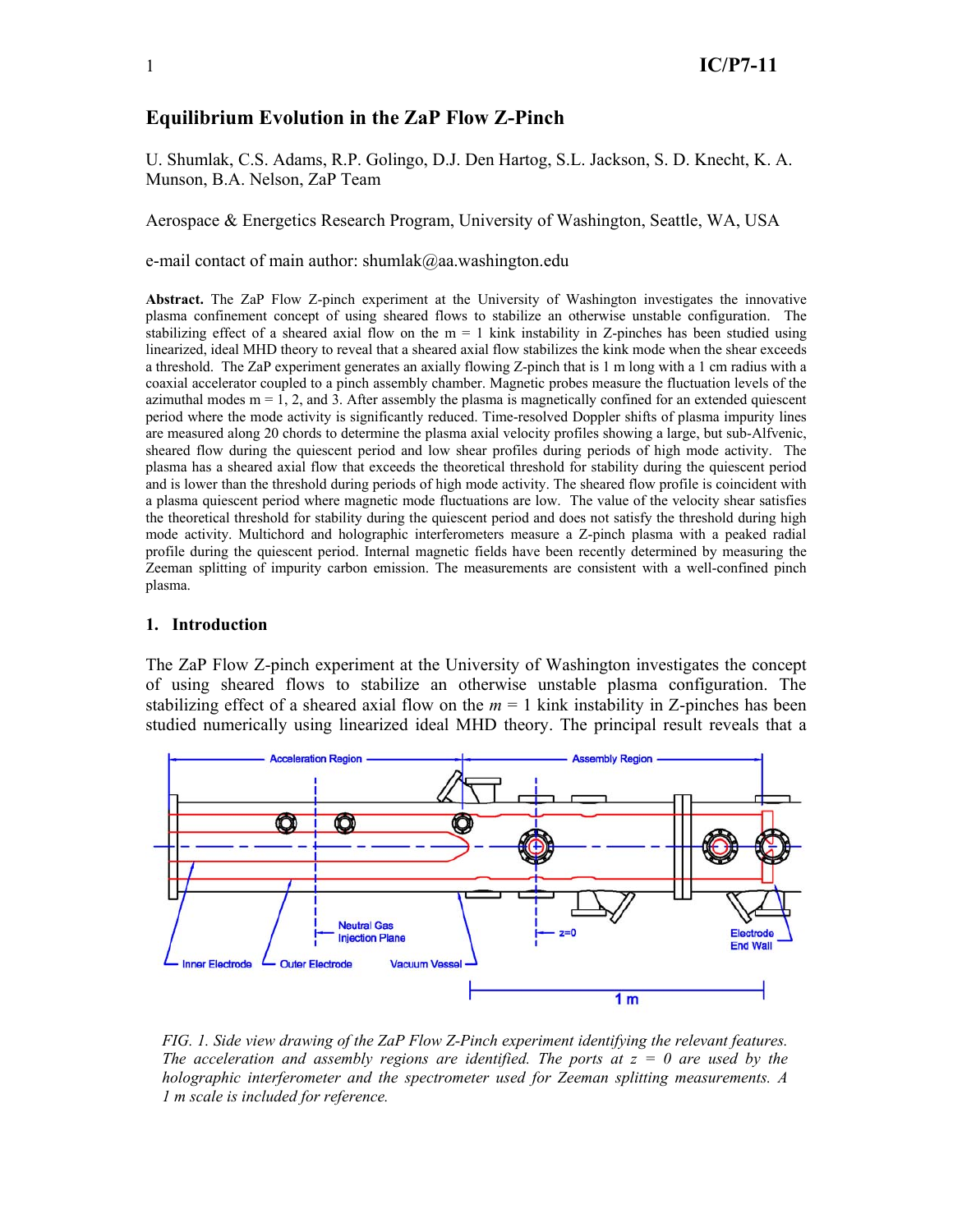sheared axial flow stabilizes the kink mode when the shear exceeds a threshold value,  $dV_z/dr > 0.1$  kV<sub>A</sub>.[1] Nonlinear simulations support the stabilizing effect. Previous experiments have generated Z-pinch plasmas that exist for times longer than theoretically predicted by static plasma theory.[2,3] These experiments have generated Z-pinch plasmas which inherently contain an axial plasma flow. This paper describes the evolution of the equilibrium based on experimental measurements with a holographic interferometer and Zeeman splitting of impurity line radiation.

#### **2. ZaP Flow Z-Pinch Experiment**

The ZaP Flow Z-pinch experiment at the University of Washington initiates a plasma with a 1 m long coaxial accelerator which has a 20 cm diameter outer electrode and a 10 cm diameter inner electrode. Neutral gas, typically hydrogen, is injected with fast gas puff valves into the midplane annulus of the coaxial accelerator. An electrical potential of  $5 - 9$  kV is applied to the accelerator to breakdown the neutral gas, creating a plasma. The plasma is accelerated to a large axial velocity by a Lorentz force, exits the accelerator, and forms a Zpinch plasma 1 m in length and 1 cm in radius. Current in the accelerator continues to accelerate plasma into the Z-pinch assembly replacing plasma as it exits the Z-pinch. Inertia maintains the axial flow within the Z-pinch plasma column. The plasma current is supplied by a 17.5 kJ capacitor bank configured as a pulse-forming network. The peak current is 150 - 200 kA with a rise time of 25  $\mu$ s, a flat-top of 35  $\mu$ s, and a fall time of 40  $\mu$ s. A machine drawing of the experiment is shown in Fig. 1 which identifies the relevant hardware features. Data presented here are primarily from the r- $\theta$  plane of the Z-pinch defined at  $z = 0$ . (The Zpinch extends from the end of the accelerator at  $z = -25$  cm to the electrode end wall  $z = 75$ cm.)

Diagnostics on the ZaP experiment are designed to measure the plasma flow profile and the stability of the pinch, as well as the plasma equilibrium parameters. Plasma stability is



*FIG. 2. Time evolution of the Fourier components of the magnetic field fluctuations at*  $z = 0$  *for the m = 1,2,3 modes. The values are normalized to the average magnetic field value. A quiescent period is evident from 42 to 79*  $\mu$ *s which defines*  $\tau = 0$  to 1 for this pulse. The evolution of the plasma current is *included for reference.*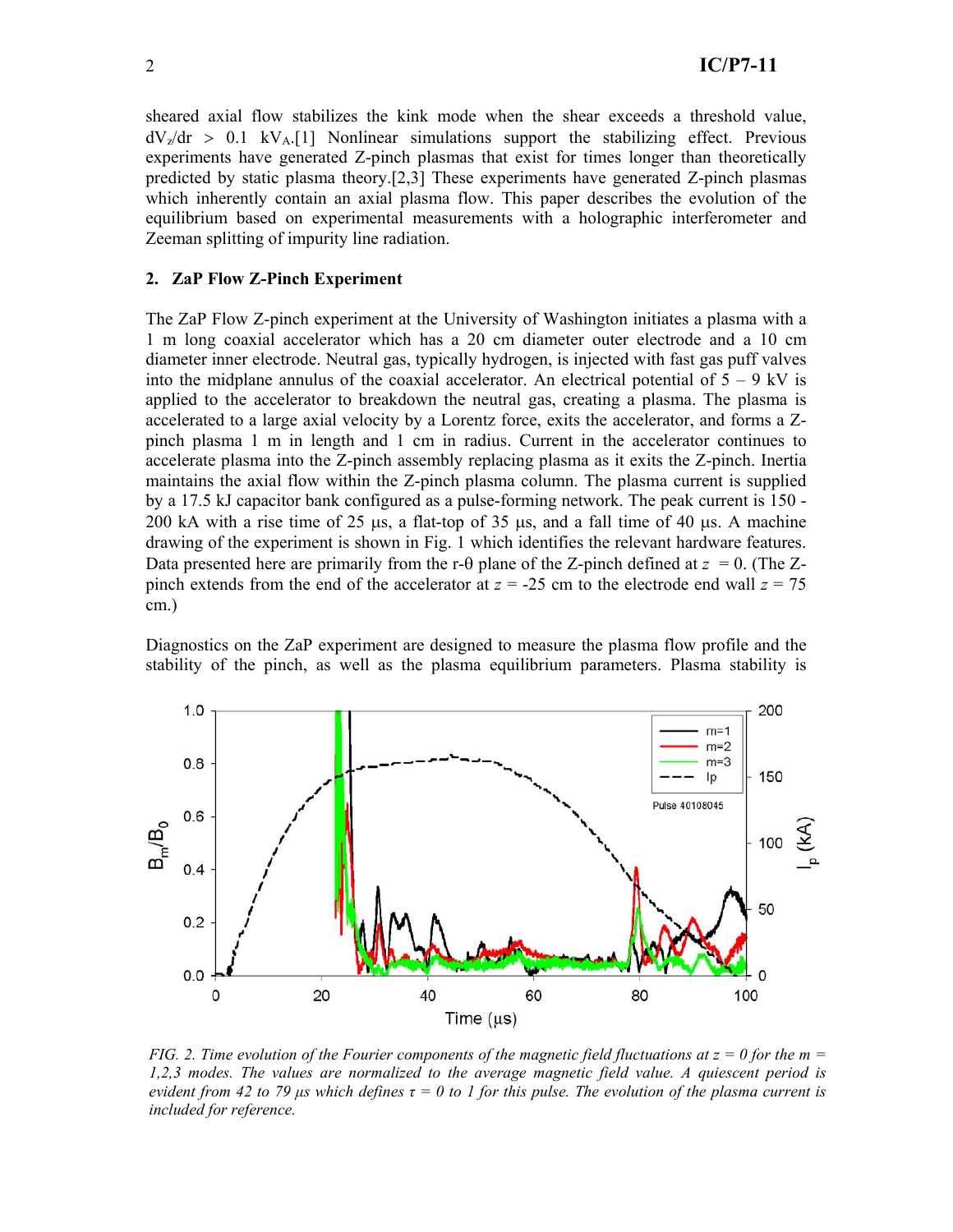diagnosed with an azimuthal array of eight magnetic probes that measures the plasma's magnetic structure. Data from these probes are Fourier analyzed to determine the timedependent evolution of the low order azimuthal modes ( $m = 1, 2, 3$ ), as shown in Fig. 2. Large magnetic fluctuations occur during pinch assembly, after which the amplitude and frequency of the magnetic fluctuations diminish. This stable behavior continues for  $35 - 45 \mu s$ and defines the quiescent period. A  $37 \mu s$  quiescent period is seen in Fig. 2. At the end of the quiescent period, the fluctuation levels again change character, increase in magnitude and frequency, and remain until the end of the plasma pulse. Time is normalized to the quiescent period to allow comparison between pulses.  $\tau = 0$  is defined as the beginning and  $\tau = 1$  is defined as the end of the quiescent period. The quiescent period is coincident with a sheared axial flow that satisfies the theoretical threshold. [1,4,5,6,7]

## **3. Density Analysis**

The evolution of plasma equilibrium is studied. A holographic interferometer provides high resolution electron number density profile information at a single time. The interferometer uses a pulsed ruby laser in a double-pass or single-pass configuration. Holographic film is double exposed, first without plasma present and then with plasma present and a tilting mirror activated. The tilting mirror introduces vertical reference fringes onto the hologram. Deflection away from vertical is proportional to the chord-integrated density. A sample holographic interferogram is shown in Fig. 3. The chord-integrated density from the interferograms is deconvolved to determine density profiles.[8] During the quiescent period, the density profile shows a discrete plasma pinch where density peaks on axis and is reduced to a small value at the edge. Figure 4 shows the density profile in a helium plasma obtained at  $\tau = 0.65$ . Later in the quiescent period, the density profile is reduced but a discrete plasma pinch is still evident, as shown in Fig. 5. After the quiescent period, the density profile shows a background density that is mostly low and uniform. The density measurements agree with those from a two-chord He-Ne interferometer.

The density profiles are analyzed using the magnetic field measured at the outer electrode and the input power to compute equilibrium temperature and magnetic field profiles. The input power is measured at the electrical feeds to the electrodes and is the upper limit. It is assumed to be uniformly deposited in the pinch plasma. The plasma temperature is assumed to be zero



*FIG. 3. Holographic interferogram showing fringes deflected from vertical indicating plasma density. The machine axis is horizontal. The two thin horizontal lines are produced by reference wires spaced 1 cm apart. (Pulse 210029011)*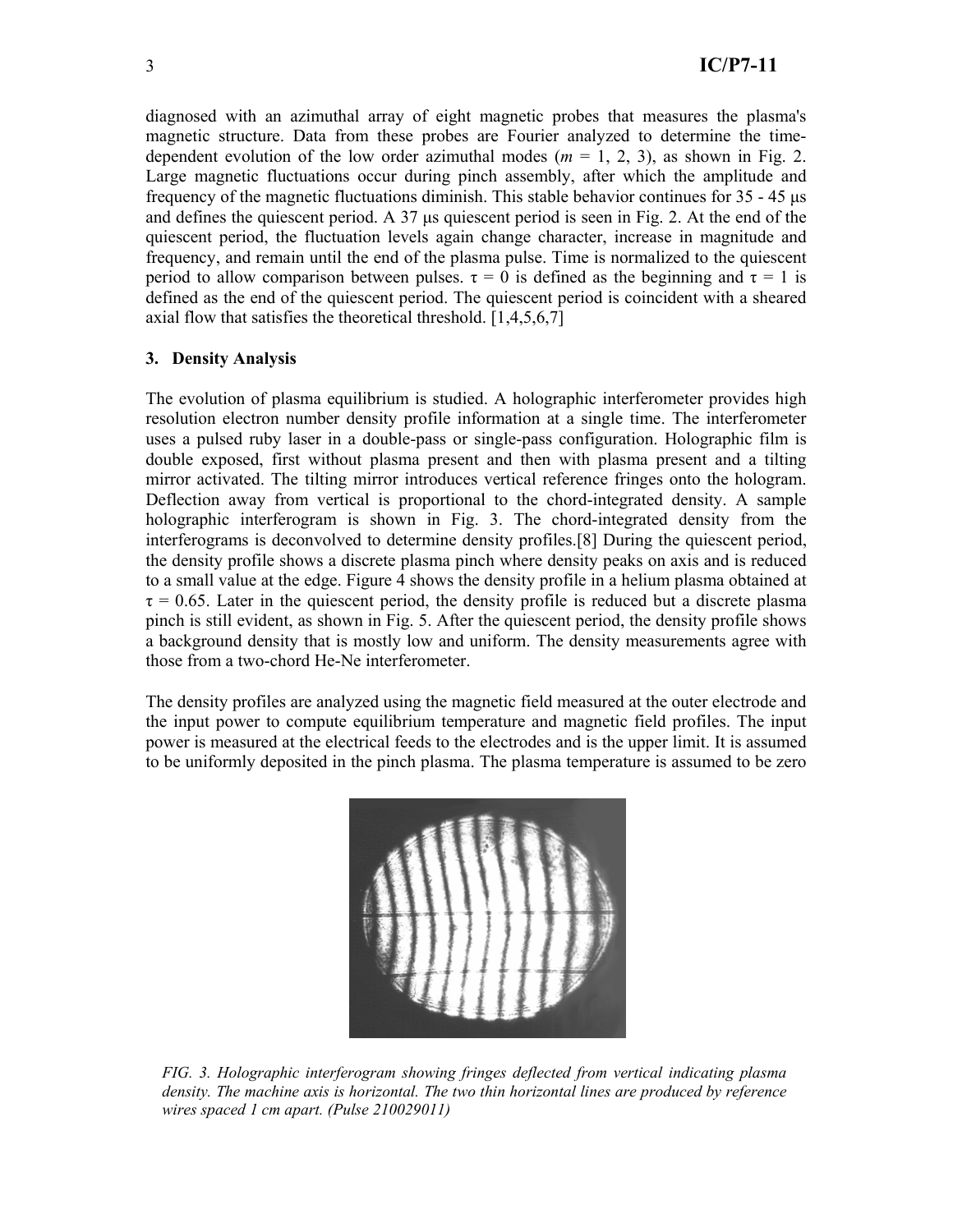

*FIG. 4. Deconvolved density profile in a helium plasma at*  $\tau$  = 0.65. A discrete plasma pinch is *evident with a radius of approximately 8 mm. Ion temperature profiles are calculated from radial thermal conduction and equilibrium force balance.* 



*FIG. 5. Deconvolved density profile in a helium plasma at*  $\tau$  = 0.73. Pinch radius has decreased *to approximately 6 mm. Ion temperature has increased.*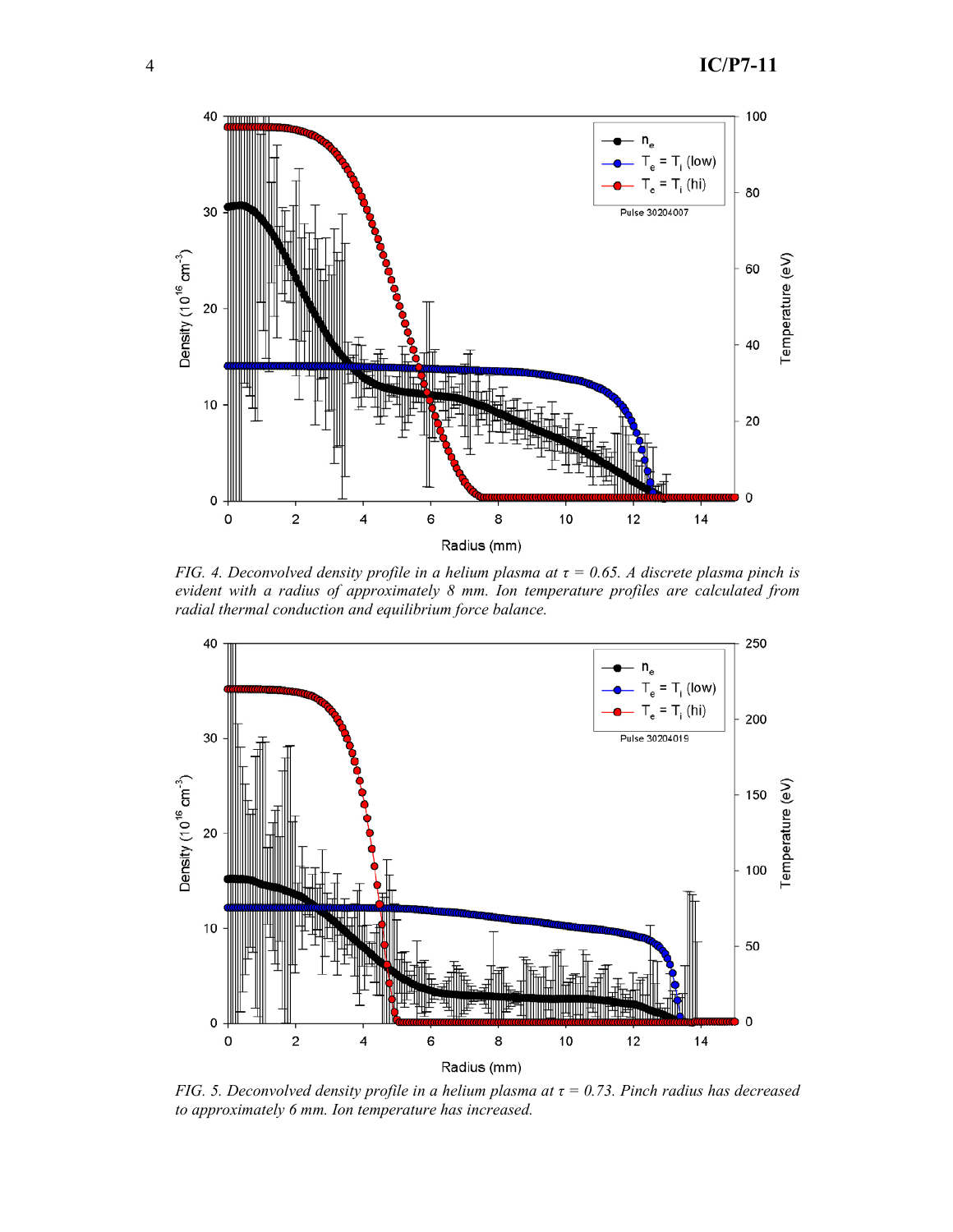The perpendicular radial thermal conductivities are given by Braginskii[9] as

$$
k_{\perp e} = 4.7 \frac{n_e T_e}{m_e \omega_{ce}^2 \tau_e} \quad \text{and} \quad k_{\perp i} = 2 \frac{n_i T_i}{m_i \omega_{ci}^2 \tau_i}, \tag{1}
$$

with appropriate limits at the axis where the magnetic field vanishes. The input power is transported by radial heat conduction. Therefore, the radial thermal conduction is given as a balance between the input power and the radial heat flux.

$$
\dot{q} = -\frac{1}{r} \frac{d}{dr} \left[ r \left( k_{\perp e} T_e + k_{\perp i} T_i \right) \right] \tag{2}
$$

The radial force balance is expressed as

$$
\frac{B_{\theta}}{\mu_{o}r}\frac{d(rB_{\theta})}{dr} = -\frac{d}{dr}\left(n_{e}T_{e} + n_{i}T_{i}\right).
$$
\n(3)

Equations  $(1)$  -  $(3)$  are solved with a measured magnetic field of 0.16 T at the outer electrode and an input power of 400 MW. The resulting ion temperature profiles are shown in Figs. 4 and 5 as the red curves.  $T_e = T_i$  is assumed. Since the red curves represent upper limits, the calculations are repeated assuming a reduced input power to determine lower limits which are also shown in the figures. The analysis also computes the magnetic field profiles corresponding to the density and temperature profiles. The magnetic field peaks at 2.3 T and 1.3 T for the data in Fig. 4 for the high and low temperature profiles, respectively. The magnetic field peaks at 3.2 T and 1.4 T for the data in Fig. 5 for the high and low temperature profiles, respectively.

## **4. Internal Magnetic Fields**

Surface probes in the outer electrode measure external magnetic fields. Zeeman splitting is used to measure internal magnetic fields.[10] Impurity emission of the C IV doublet at 580.1 and 581.2 nm is collected perpendicular to the plasma axis along 10 pairs of parallel chords through the pinch plasma using an imaging spectrometer with an intensified CCD camera (ICCD) operated with a 500 ns gate during the quiescent period. A component of the azimuthal magnetic field is parallel to the viewing direction, and, therefore, the Zeeman Effect causes a splitting of the circularly polarized  $\sigma$  components of the emission. The circularly polarized light is sent through a quarter-wave plate and then through linear polarizers to distinguish the left-hand polarized (LHP) and right-hand polarized (RHP) light. Each of the 10 pairs of collected light is sent through a quarter-wave plate to convert the circularly polarized light into linearly polarized light. The LHP and RHP light becomes vertically and horizontally linearly polarized light which is separated by using linear polarizers oriented perpendicularly. This technique allows a measurement of the Zeeman splitting even when the separation of the spectral components is small compared to their broadening.

Sample raw data are presented in Fig. 6 for 3 of the 10 pairs of parallel chords. Shown are the shifts of the LHP and RHP light from the nominal wavelengths for C IV doublet at 3 impact parameters. The data collected at an impact parameter of 0.0 mm corresponding to the geometric center of the device show little shift and therefore low magnetic field. At the -11.3 mm impact parameter, the RHP is shifted to the right and the LHP is shifted to the left. The shifts are consistent with a large magnetic field aligned with the viewing direction. At the 11.3 mm impact parameter, the shifts are reversed. The RHP is shifted to the left and the LHP is shifted to the right. The shifts are consistent with a large magnetic field aligned oppositely with the viewing direction.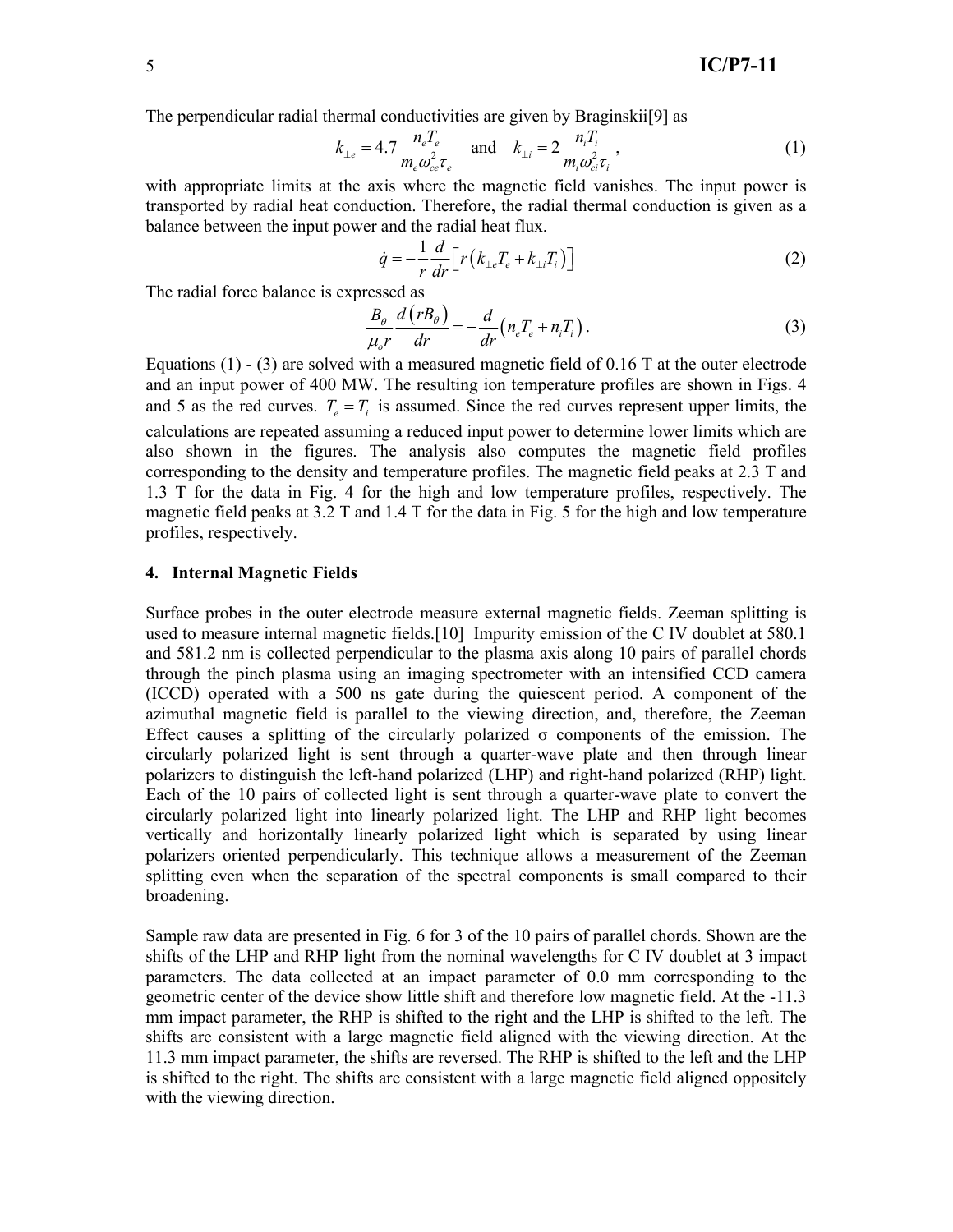

*FIG. 6. Raw spectral data showing the displacement of the right-hand polarized (RHP) and lefthand polarized (LHP) light from the C IV doublet. The direction and magnitude of the shifts of the RHP and LHP are consistent with a Z-pinch magnetic field centered at the geometric center.* 

The data are deconvolved to determine magnetic field profiles as functions of radius. Figure 7 shows the results from a collection of several pulses as indicated by the different symbol colors. The measurements presented in Fig. 7 are produced by injecting methane gas and using lower capacitor bank energy. Typical ZaP plasmas burn through C IV, and signal levels become too low to accurately measure the Zeeman splitting. The variation of the profiles is caused by pulse-to-pulse variation in the location of the C IV emission. The emission is typically occurs from an annular region that moves outward throughout the plasma lifetime. Data collected early in the pulse corresponds to light emission from radii inside the pinch radius, and therefore the magnetic fields are lower. Similarly, data collected late in the pulse corresponds to light emission from radii outside the pinch radius, and again the magnetic fields are lower. Therefore, the magnetic field values measured with this technique provide a lower bound on the magnetic field profile. The magnetic field values in Fig. 7 are compared to an inverse radius fit to the value measured at the outer electrode. The data indicate a characteristic pinch radius of approximately 10 mm and fits the inverse radius envelope for larger radii indicating the plasma current is contained inside the pinch radius. The magnetic field profile is similar to those calculated from the density profiles in the previous section.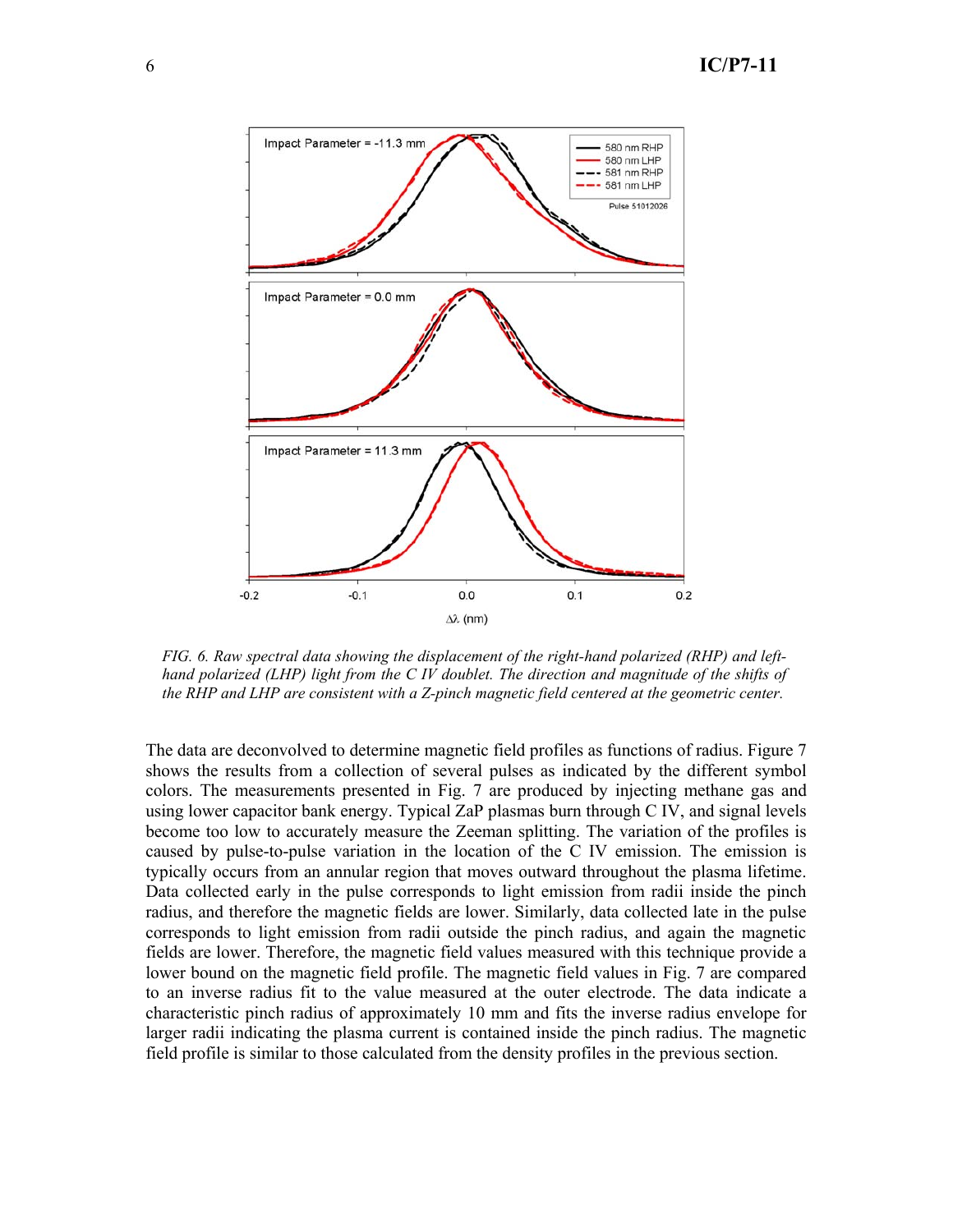

*FIG. 7. Internal magnetic field measured by Zeeman splitting of C IV line for several pulses. Each pulse has the same color data symbol. Dashed line shows inverse radius fit from outer electrode surface probe.* 

## **5. Discussion**

The ZaP project is producing Z-pinch plasmas that exhibit gross stability during a quiescent period, consistent with flow stabilization theory. Analyzed density profiles show high temperature and magnetic field profiles during the quiescent period. Internal magnetic field measurements are consistent with the analyzed profiles.

If it is assumed that velocity shear is playing the critical role of providing stability for the otherwise unstable Z-pinch, then two possible mechanisms that limit the lifetime of the plasma confinement are decay of plasma current and loss of plasma flow or flow shear. These two mechanisms may not be completely independent. Previous experiments conducted with different plenum pressures in the puff valves appear to discount the decay of plasma current as the lifetime limiting mechanism.[11] Loss of plasma flow is a more likely mechanism that limits the plasma lifetime. The loss of plasma flow may result from stagnation on the electrode end wall, shown in Fig. 1. A plasma exhaust hole is installed to reduce flow stagnation. Experimental measurements indicate a decrease of plasma acceleration in the acceleration region that is approximately coincident with the end of the quiescent period in the Z-pinch plasma.[6] Specifically, the azimuthal magnetic field values measured at several axial locations converge to the same value indicating a decrease of radial current in the acceleration region. Plasma density in the acceleration region is also observed to decrease during these same experiments.[6] While not conclusive, the experimental results suggest the loss of plasma flow may be caused by a depletion of the injected neutral gas. The experimental results presented here further support this conjecture. The results presented in Fig. 5 show a reduced plasma density later in the quiescent period. After the quiescent period the density drops to zero (within the accuracy of the measurement), though this may also be explained by the instabilities. Experiments are on-going to further investigate the dependence of the plasma lifetime on injected neutral gas. Future experimental modifications include